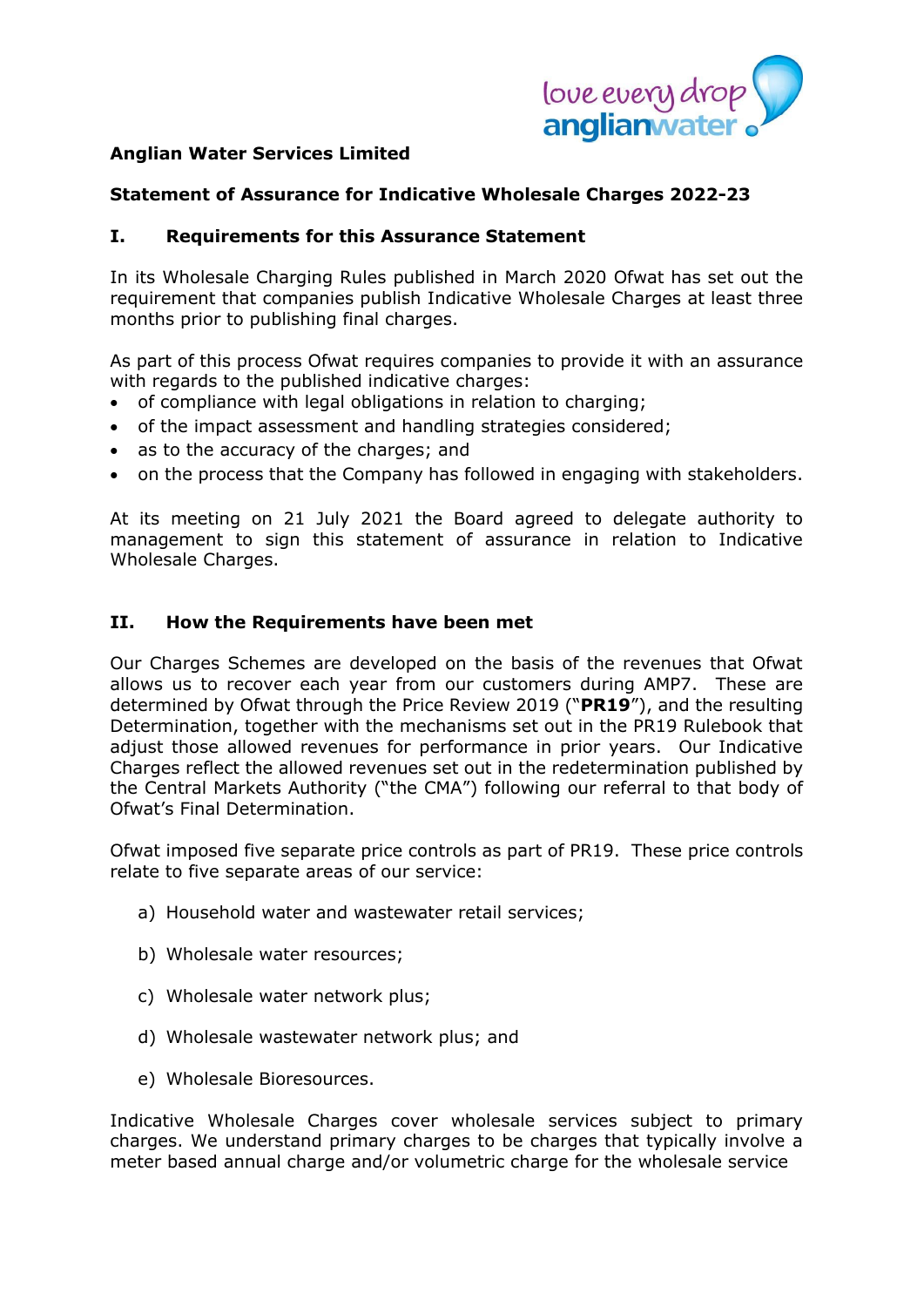

provision of a supply of water, or sewerage services, including foul, trade effluent and other discharges from eligible premises, and for highway drainage collection and treatment, and including charges for services provided by a water company under a special agreement (as notified to Ofwat under section 142(6A) of the WIA91). These are the charges per tariff class as set out each year in our Wholesale Charges Schedule.

Non-primary charges, relating to services that may be provided by a water company and requested by a licensed retailer in order to deliver services to their customers at an eligible premises, including connection charges, meter re-sizing charges and trade effluent application fees etc. and charges that do not relate to the provision of services to an eligible premises (for example, fire hydrant charges and treatment of septic tanks), are therefore not included in Indicative Charges.

The management of Anglian Water Services Limited ("Management") can confirm that, to the best of their knowledge, the following statements are true:

- a) The Indicative Wholesale Charges and supporting information have been prepared in accordance with the Company's legal obligations relating to customer charging, including under:
	- (i) The Water Industry Act 1991 (as modified), and other relevant statutory legislation;
	- (ii) Licence Condition B (and, in particular, the requirement that charges must comply with price limits);
	- (iii) Licence Condition E (and, in particular, the requirement no undue preference is shown to, and that there is no undue discrimination against, any class of customers or potential customers);
	- (iv) Those provisions of Licence Conditions C, F, H and R that are relevant to the Company's obligations in respect of customer charging; and
	- (v) Charging rules published by Ofwat, where applicable.
- b) The charges that the company will set and publish for the Charging Year 2022-23 ("Final Charges") may vary from the Indicative Charges, being subject to the following:
	- (i) publication of actual November CPIH;
	- (ii) the impact of updated charge multiplier data, available just prior to fixing our charges for publication;
	- (iii) determination by Ofwat as to the 2020-21 Outcome Performance Commitments in-period out and under performance payments; and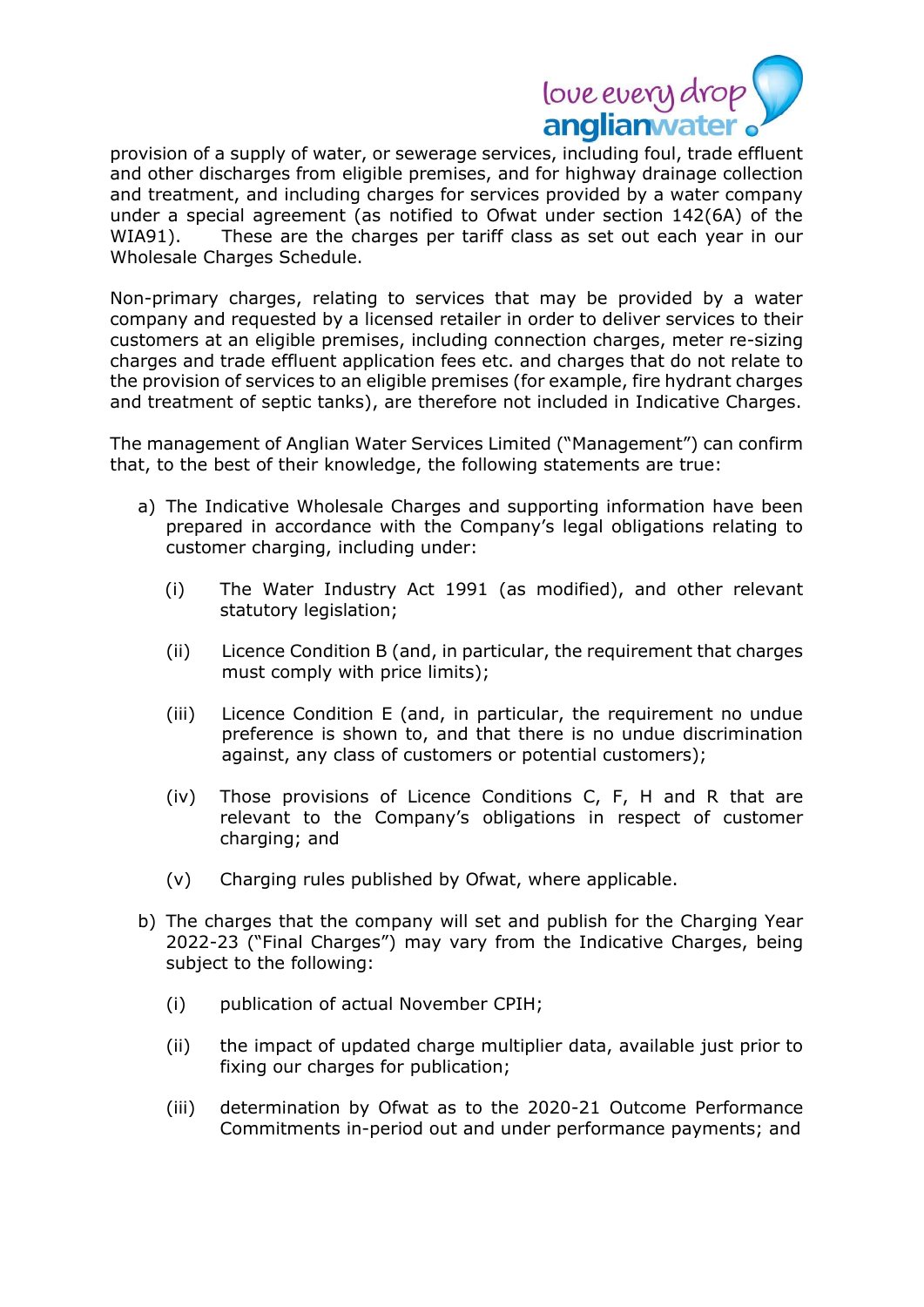

(iv) the review and final approval by the Board of Anglian Water Services Limited of Final Charges prior to publication.

In order to provide this statement of assurance, Management is satisfied that:

- a) The Company has taken reasonable steps to assess the fitness for purpose of the models that are used to generate the Indicative Wholesale charges.
- b) No charges have been set with the objective of distorting competition to supply customers in contestable markets.
- c) The effect of the new charges on bills are reasonable, based on a review of the incidence effects for customers by service and by tariff group, as assessed at typical consumption points. Where indicative bill increases are above the 5% benchmark set by Ofwat in its Charging Rules, the Company has reviewed details of those customer types affected, the level of the increase across a range of typical consumption points and the number of customers likely to be adversely impacted. The Company has developed proportionate impact assessments and handling strategies for these customers as a result of this review.
- d) To ensure its accuracy, the information on which the Indicative Wholesale Charges are based, including information relating to the regulatory accounts, and information drawn from the billing system reports to assist in the generation of reasonable forecasts of demand and customer numbers, is produced in accordance with the Company's quality assurance processes which are subject to internal and external audit under the oversight of the Audit Committee of the Board.
- e) Ofwat has been informed of any new special agreements entered into since 14 July 2014.
- f) The Consumer Council for Water ("CCW") has been consulted in relation to the preparation of the Indicative Wholesale Charges Schedule, specifically in a conference call held on 30 September 2021 to discuss the proposed charges and the impact on bills, including our communication strategy for those retailers serving customers where bill incidence effects may exceed 5%. CCW has confirmed that they do not have concerns with our approach to the Indicative Charges.

## **III. Approval**

Management acknowledges its responsibilities in relation to the development of the Charges Schemes.

The Indicative Wholesale Charges and this statement of assurance were approved on 5 October 2021.